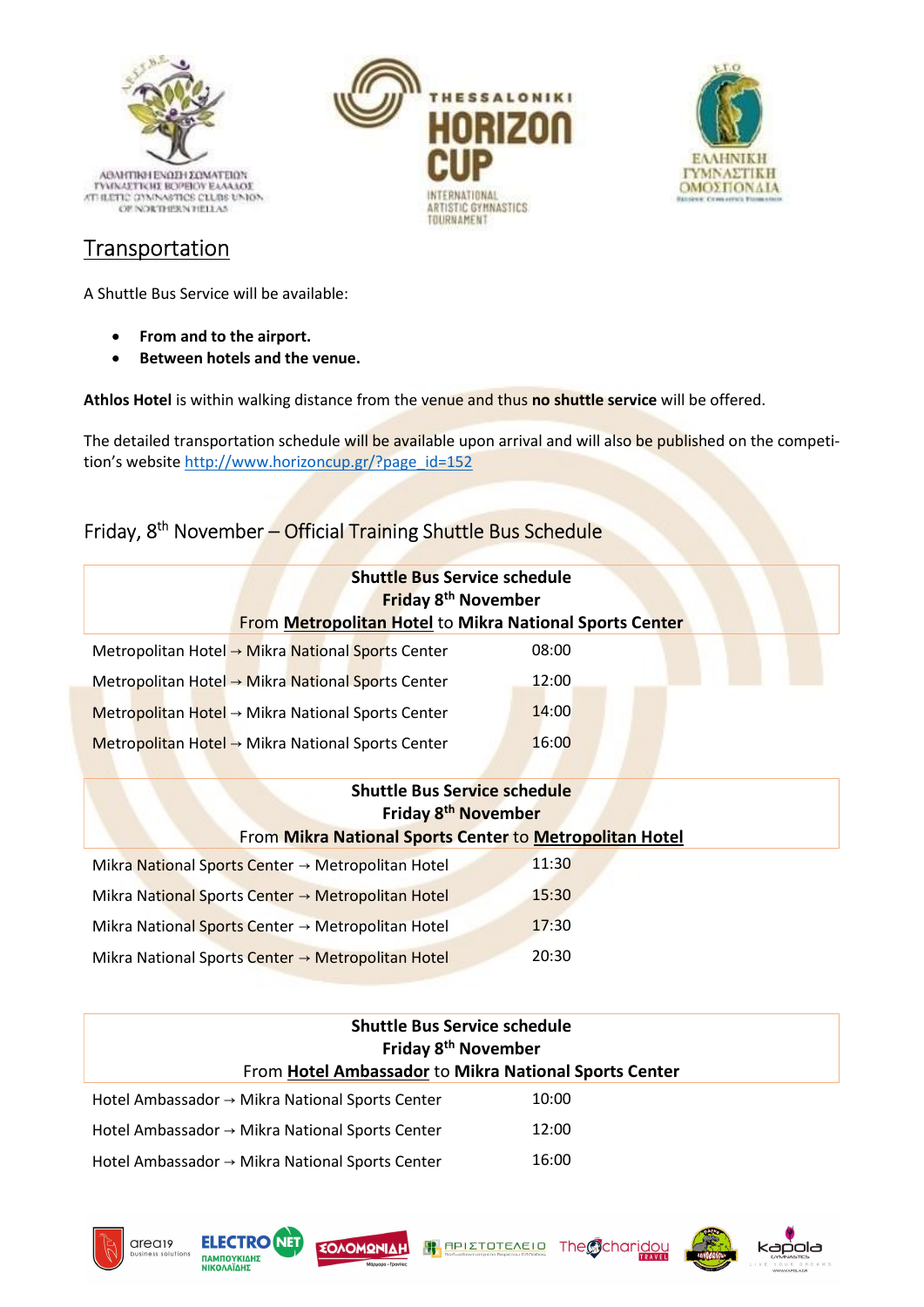





| <b>Shuttle Bus Service schedule</b><br>Friday 8 <sup>th</sup> November<br>From Mikra National Sports Center to Hotel Ambassador |       |  |
|---------------------------------------------------------------------------------------------------------------------------------|-------|--|
| Mikra National Sports Center $\rightarrow$ Hotel Ambassador                                                                     | 13:30 |  |
| Mikra National Sports Center $\rightarrow$ Hotel Ambassador                                                                     | 15:30 |  |
| Mikra National Sports Center $\rightarrow$ Hotel Ambassador                                                                     | 20:30 |  |

# Saturday, 9th November – Competition Day 1 Shuttle Bus Schedule

| <b>Shuttle Bus Service schedule</b><br>Saturday 9 <sup>th</sup> November<br><b>From Metropolitan Hotel to Mikra National Sports Center</b> |       |  |
|--------------------------------------------------------------------------------------------------------------------------------------------|-------|--|
| Metropolitan Hotel → Mikra National Sports Center                                                                                          | 07:00 |  |
| Metropolitan Hotel $\rightarrow$ Mikra National Sports Center                                                                              | 09:00 |  |
| Metropolitan Hotel $\rightarrow$ Mikra National Sports Center                                                                              | 11:30 |  |
| Metropolitan Hotel $\rightarrow$ Mikra National Sports Center                                                                              | 14:00 |  |
| Metropolitan Hotel → Mikra National Sports Center                                                                                          | 17:00 |  |
| Metropolitan Hotel → Mikra National Sports Center                                                                                          | 20:30 |  |

| <b>Shuttle Bus Service schedule</b><br>Saturday 9th November  |       |                                                                |
|---------------------------------------------------------------|-------|----------------------------------------------------------------|
|                                                               |       | <b>From Mikra National Sports Center to Metropolitan Hotel</b> |
| Mikra National Sports Center $\rightarrow$ Metropolitan Hotel | 11:10 |                                                                |
| Mikra National Sports Center $\rightarrow$ Metropolitan Hotel | 13:40 |                                                                |
| Mikra National Sports Center $\rightarrow$ Metropolitan Hotel | 16:20 |                                                                |
| Mikra National Sports Center $\rightarrow$ Metropolitan Hotel | 18:40 |                                                                |
| Mikra National Sports Center $\rightarrow$ Metropolitan Hotel | 23:00 |                                                                |







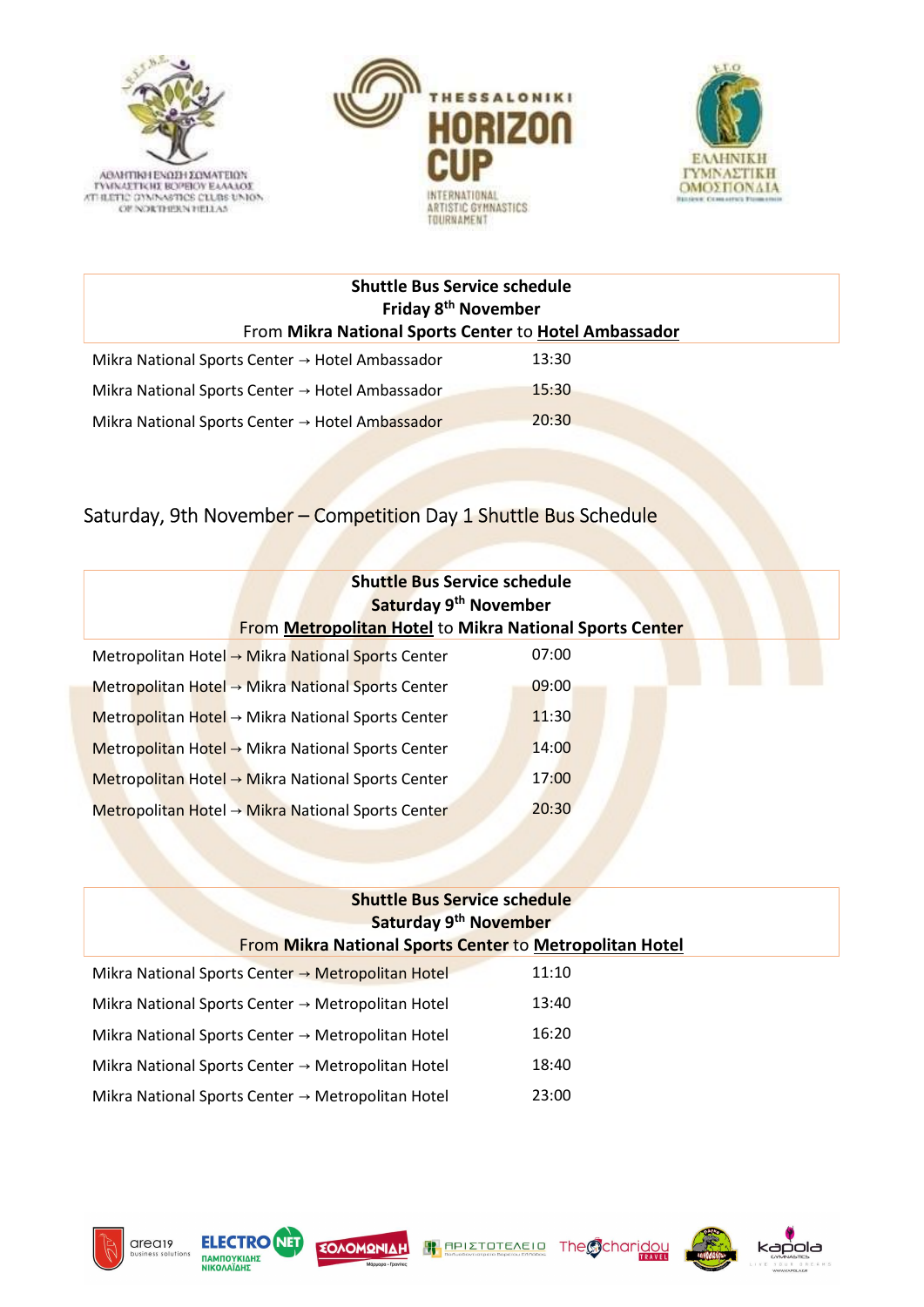





#### Shuttle Bus Service schedule Saturday 9th November From Hotel Ambassador to Mikra National Sports Center

| Hotel Ambassador → Mikra National Sports Center             | 07:00 |
|-------------------------------------------------------------|-------|
| Hotel Ambassador → Mikra National Sports Center             | 09:00 |
| Hotel Ambassador $\rightarrow$ Mikra National Sports Center | 11:30 |
| Hotel Ambassador $\rightarrow$ Mikra National Sports Center | 14:00 |
| Hotel Ambassador → Mikra National Sports Center             | 17:00 |
| Hotel Ambassador $\rightarrow$ Mikra National Sports Center | 20:30 |

| <b>Shuttle Bus Service schedule</b><br>Saturday 9 <sup>th</sup> November<br>From Mikra National Sports Center to Hotel Ambassador |       |  |
|-----------------------------------------------------------------------------------------------------------------------------------|-------|--|
| Mikra National Sports Center → Hotel Ambassador                                                                                   | 11:10 |  |
| Mikra National Sports Center $\rightarrow$ Hotel Ambassador                                                                       | 13:40 |  |
| Mikra National Sports Center → Hotel Ambassador                                                                                   | 16:20 |  |
| Mikra National Sports Center $\rightarrow$ Hotel Ambassador                                                                       | 18:40 |  |
| Mikra National Sports Center $\rightarrow$ Hotel Ambassador                                                                       | 23:00 |  |

# 1.1.Sunday, 10th November – Competition Day 2 Shuttle Bus Schedule

| <b>Shuttle Bus Service schedule</b>                            |       |  |
|----------------------------------------------------------------|-------|--|
| Sunday 10 <sup>th</sup> November                               |       |  |
| <b>From Metropolitan Hotel to Mikra National Sports Center</b> |       |  |
| Metropolitan Hotel → Mikra National Sports Center              | 07:00 |  |
| Metropolitan Hotel $\rightarrow$ Mikra National Sports Center  | 09:00 |  |
| Metropolitan Hotel $\rightarrow$ Mikra National Sports Center  | 11:30 |  |
| Metropolitan Hotel $\rightarrow$ Mikra National Sports Center  | 14:00 |  |
| Metropolitan Hotel $\rightarrow$ Mikra National Sports Center  | 16:30 |  |
| Metropolitan Hotel → Mikra National Sports Center              | 20:00 |  |